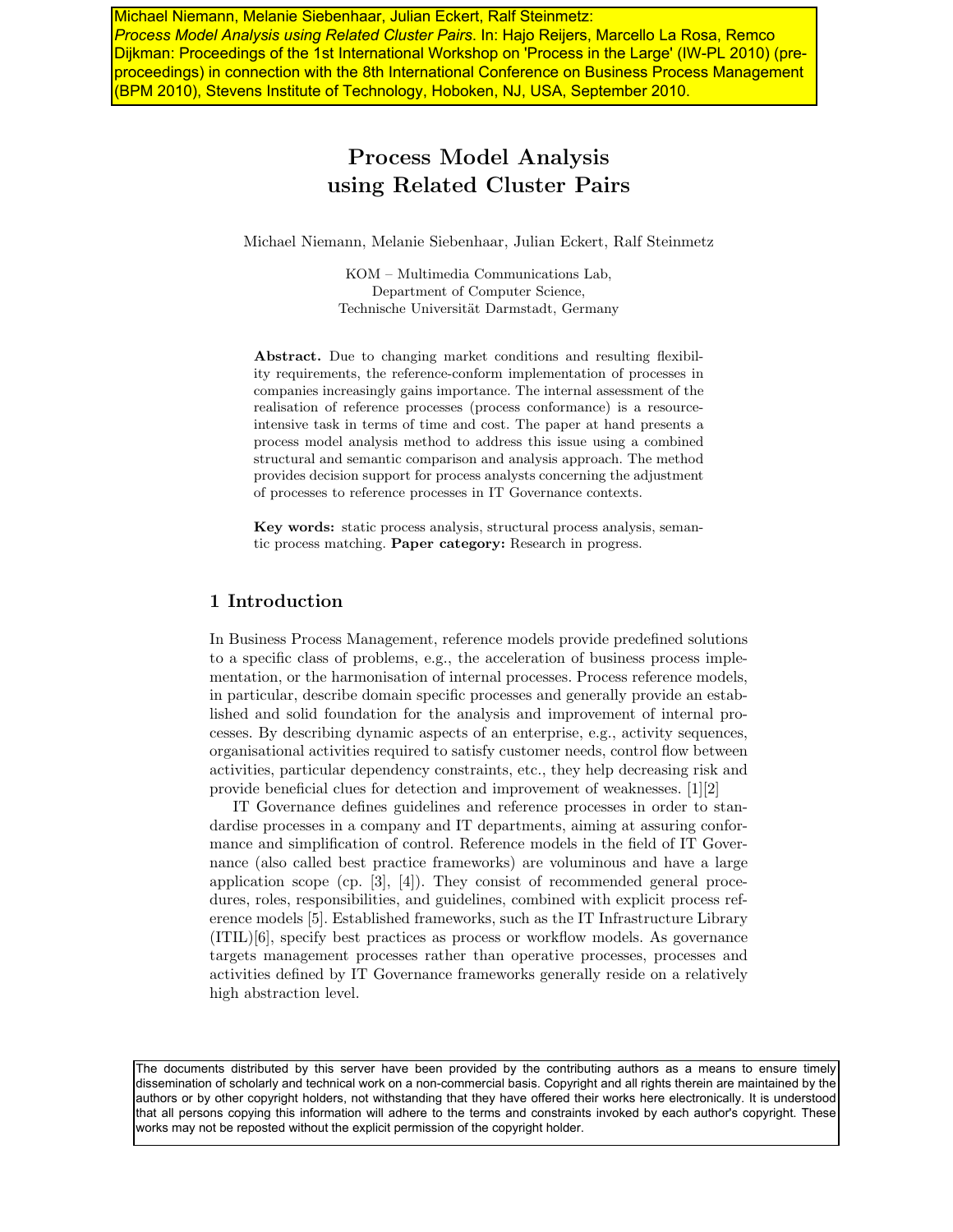Once introduced in companies, the adherence to reference models is diminished over time, e.g., by undocumented changes such as merging with new processes or process fragments, or natural human workflow evolution. In these cases, differences must be identified in retrospect, which mostly is a costly and time consuming procedure.

Reference models for governance purposes rather are to-do- or check-lists than control flow-oriented models and can be considered abstract models [4][3][6]. Comparing abstract processes is different: it is important to investigate whether (activity similarity), and in what order (activity permutation) composite, general activities are performed rather than in what exact way, e.g., the behaviour. When assessing processes with respect to such abstract process models, it is important for the process engineer to find general correspondences between process model parts. Even if possible, precise matchings are mostly not mandatory. Atomic activities as well as process behaviour are not of central importance in governance reference models – correspondence determination between process models and structure analysis become more important in this respect.

Commonly, process comparisons are performed by considering adequate notions of equivalence, e.g., bisimulation, trace or similar equivalences based on string-based, structural, and behavioural similarity metrics (cp. [7], [8]). For large models, those computations quickly become very complex. In particular, behavioural comparison approaches anticipate the comparability of process models, i.e., the existence of exact pairwise candidate assignments. Existing approaches for reference process analyses are often limited by the high computational complexity of the graph matching problem. Performing process comparison and analysis of process models deployed for governance purposes, i.e., the control and steering of IT systems, raises additional challenges that we address within this paper.

The paper at hand presents an analysis technique for process models identifying related activity groups in terms of structure and content (related cluster pairs). A related cluster pair, intuitively, consists of two groups of activities having one correspondent in the other process model, respectively. Generally, clusters abstract from the behaviour of the comprised activities (in terms of activity permutation and gateway conditions).

Using this technique, we are able to provide similarity values not only for entire processes, but also cluster level similarities. Additionally, by merging clusters, the technique allows the indication of the position of supplementary or missing activities (location of differences) and the indication of activity order differences (permutation). The currently realised approach computes similarities between activities of event-driven process chains (EPC) models (events and functions).

The remainder of this paper is structured as follows. In section 2, we introduce fundamental concepts used, in section 3 we explain the analysis approach in detail. After a comparison with related work in section 4, section 5 concludes the paper.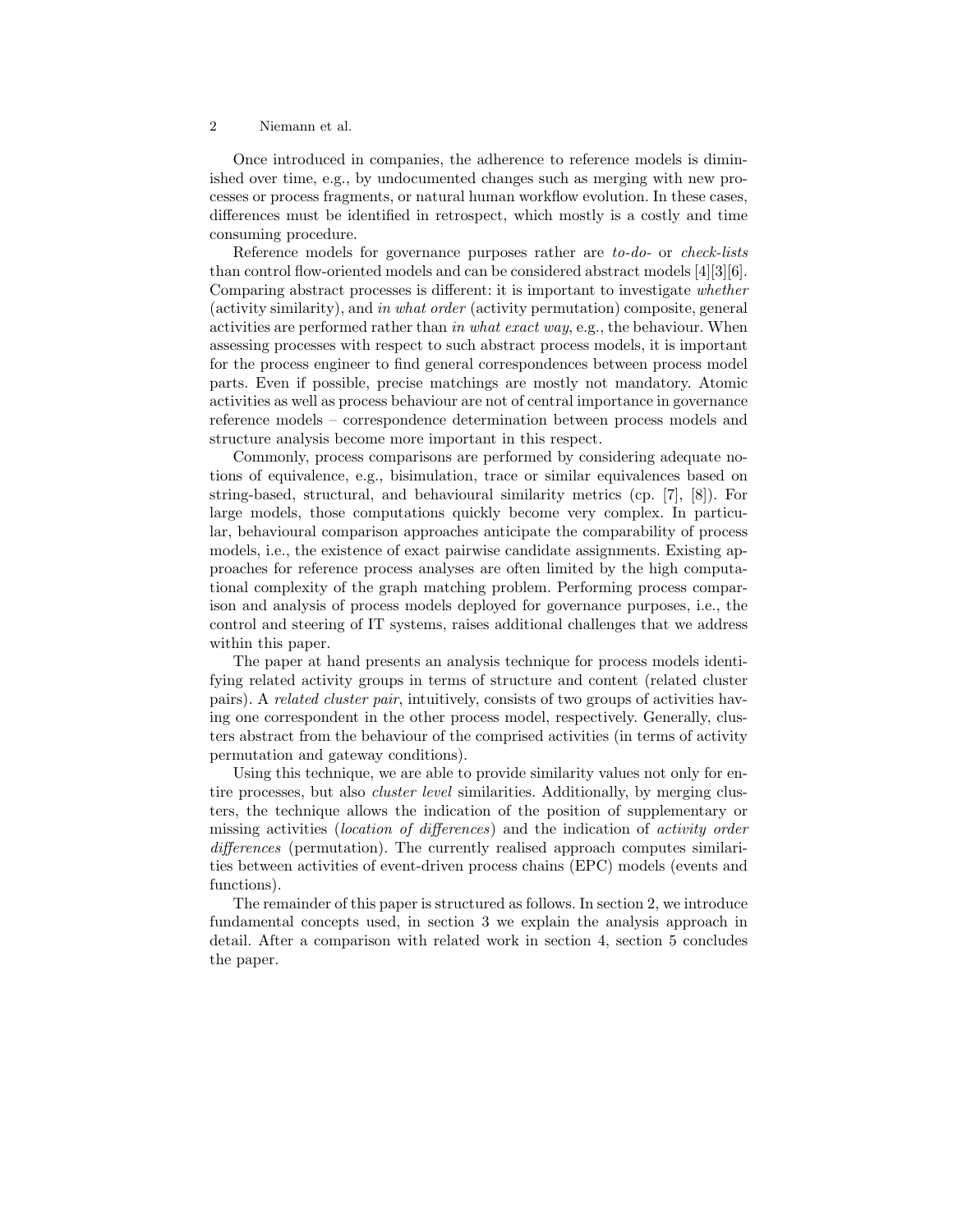# 2 Basics

In this section, we introduce basic concepts and definitions such as event-driven process chains, similarity measures, and SESE regions.

#### 2.1 Event-driven process chains

Event-driven process chains (EPC) are a method for the modelling of business processes, introduced within the scope of the Architecture of Integrated Information Systems (ARIS) [9]. The method of EPCs is widespread and its concepts can be easily transferred to other modeling approaches. An basic EPC can be defined as follows:

Definition 1 (Event-driven process chain). An event-driven process chain represents a directed, connected graph  $G = (V, E)$ . The set of vertices V consists of three disjoint sets of functions  $F$ , events  $E$ , and connectors  $C$ . The vertices are connected by arcs representing the control flow. Functions and events appear in an alternating sequence.

Let  $I(v)$  and  $O(v)$  be the set of incoming and outgoing arcs for a given node  $v \in V$ , respectively. Then,  $\exists e_S \in E$  with  $|I(e_S)| = 0$  and  $|O(e_S)| = 1$  denoted as start event  $e_S$  and  $\exists e_E \in E$  with  $|I(e_E)| = 1$  and  $|O(e_E)| = 0$  denoted as end event  $e_E$ .  $\forall f \in F$  and  $e \in E \setminus \{e_S, e_E\}$ :  $|I(f)| = |I(e)| = |O(f)| = |O(e)| = 1$ .

A connector  $c \in C$  of type  $t \in \{AND, OR, XOR\}$  represents a logical connection between functions and events.  $\forall c_S \in C$  with  $|I(c_S)| = 1$  and  $|O(c_S)| \geq 1$ ,  $c_S$  is denoted as split connector and  $\forall c_j \in C$  with  $|I(c_j)| \geq 1$  and  $|O(c_j)| = 1$ ,  $c_j$  is denoted as join connector. If one or more functions directly follow an event, the respective connector in between must be an AND connector. Finally, each  $f \in F$ and each  $e \in E$  is assigned a label.

## 2.2 Similarity measures

In order to determine similar function or event pairs, we apply two generally different similarity metrics: string-based and semantic similarity measures. Generally, three major classes of *string-based metrics* can be distinguished: editdistance-based, token-based, and hybrid metrics [10]. Edit-distance-based metrics determine the minimal cost in terms of edit operations to transform a string S into a string  $T$  where edit operations are insertions, deletions, and substitutions of characters. Token-based metrics compare multi-word strings on token (i.e., word) level (instead of character level) and *hybrid metrics* combine characterand token-based methods. As representatives of token-based and hybrid metrics, the Jaccard ( $sim_{jac}$ ) and the Monge Elkan metric ( $sim_{moe}$ ), respectively, are defined as follows for the token sets A and B  $[10][11]$ :

$$
sim_{jac}(A, B) = \frac{|A \cap B|}{|A \cup B|}; \qquad sim_{moe}(A, B) = \frac{1}{|A|} \sum_{i=1}^{|A|} \max_{j=1}^{|B|} sim(A_i, B_j)
$$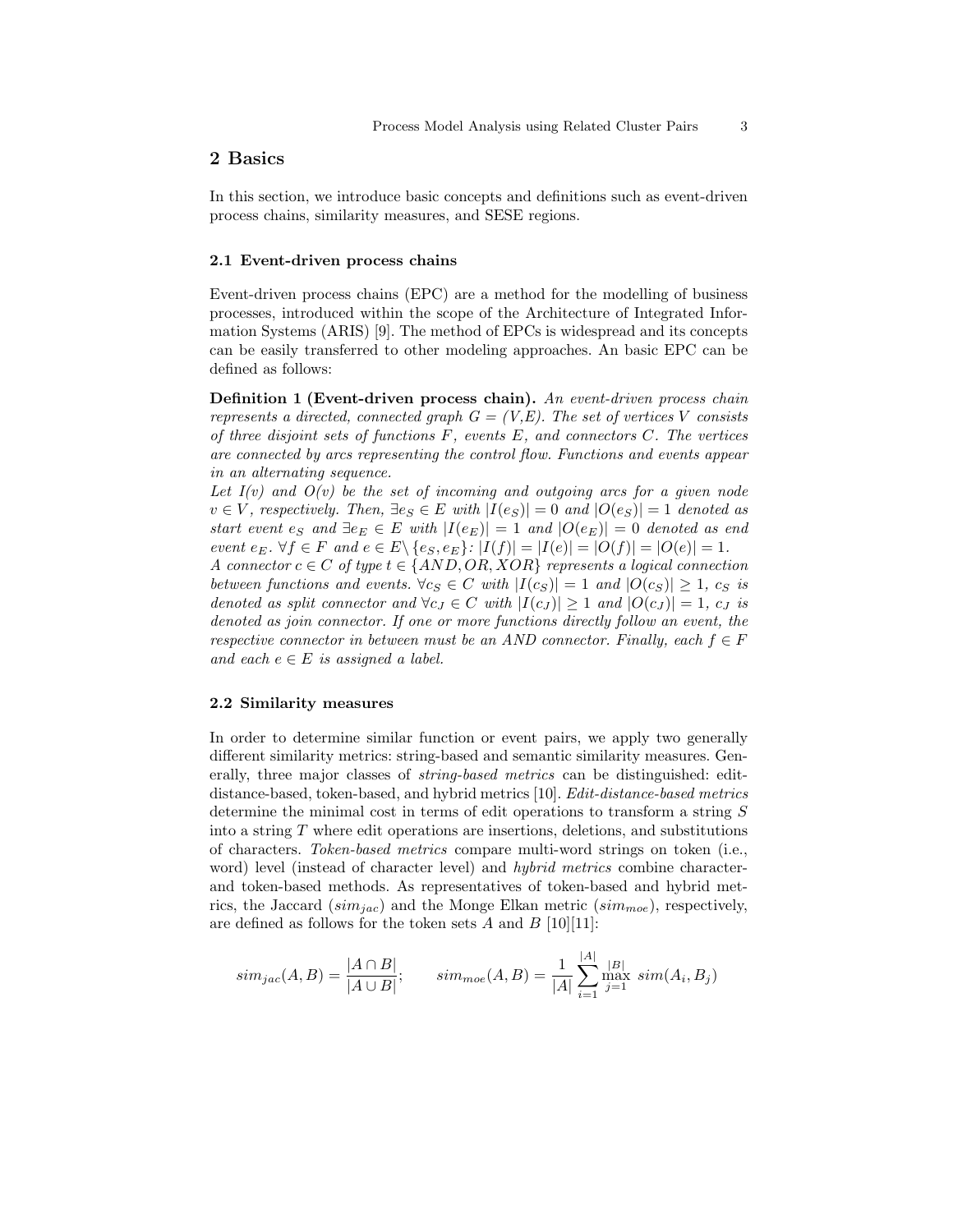The Monge Elkan metric maximises the similarity between the tokens of set A and all tokens of set  $B$ . The overall similarity equals the mean average of these maximum scores. As a *semantic similarity metric* distributional similarity is considered in our approach, allowing for the fact that different process designers may use different terms for the same activity. Two kinds of distributional similarity can be distinguished: first order and second order similarity. The former refers to words occurring in the same context, while the latter concerns words which occur in similar contexts. The corpus is tokenised and stopwords (frequent function words) are eliminated. The metric applies a context window size of  $\pm 3$ words. Moving the window over the corpus results in a set of dependency triples for a given word. A dependency triple is of the form  $(w, r, w')$ , where w represents the given word whose context is examined,  $w'$  is a word occurring in the context of w, and r refers to the relationship between w and  $w'$  (e.g., the relative position of  $w'$  with respect to  $w$ ). To obtain the distributional first order similarity of two given words  $w_1$  and  $w_2$ , a comparison of their dependency triples is performed using the following information theoretic measure suggested by Lin [12]:

$$
sim_{Lin} = \frac{\sum_{(r,w')}(w_1, *_{r}, *_{w'}) + (w_2, *_{r}, *_{w'})}{\sum_{(r,w')}(w_1, *, *) + \sum_{(r,w')}(w_2, *, *)}
$$

The measure is based on the assumption that the similarity between two words can be expressed as the amount of information contained within the dependency triples which are common to both words, divided by the amount of information contained in all the dependency triples of  $w_1$  and  $w_2$  that match the pattern  $(w_1, \ast, \ast)$  and  $(w_2, \ast, \ast)$ , where  $\ast$  is a wildcard for r and w', respectively.

## 2.3 SESE Regions

A Single-Entry Single-Exit (SESE) region, intuitively, represents an area within a graph that has a distinct entry edge and a distinct exit edge [13]. Inside nodes can only be reached from those outside by passing the entry edge and nodes outside can only be reached from inside by passing the exit edge.

Definition 2 (Canonical SESE Region). For a given edge e, a canonical SESE region R (if it exists) is the smallest SESE region of which e is either the entry or the exit edge. Canonical SESE regions are either node disjoint or nested. [13]

This definition emphasises that each edge  $e$  of a graph  $G$  does not necessarily have to be part of an enclosing edge pair of a SESE region. This is especially the case, if e resides inside a canonical region. Furthermore, canonical SESE regions represent a unique and node disjunctive decomposition of a graph-based process model. Additionally, SESE regions meet the condition of transitivity [13]. Given two SESE regions  $S_1 = (a, b)$  and  $S_2 = (b, c)$ , their union also represents a SESE region  $S_3$ :  $(a, b) \cup (b, c) = (a, c) = S_3$ .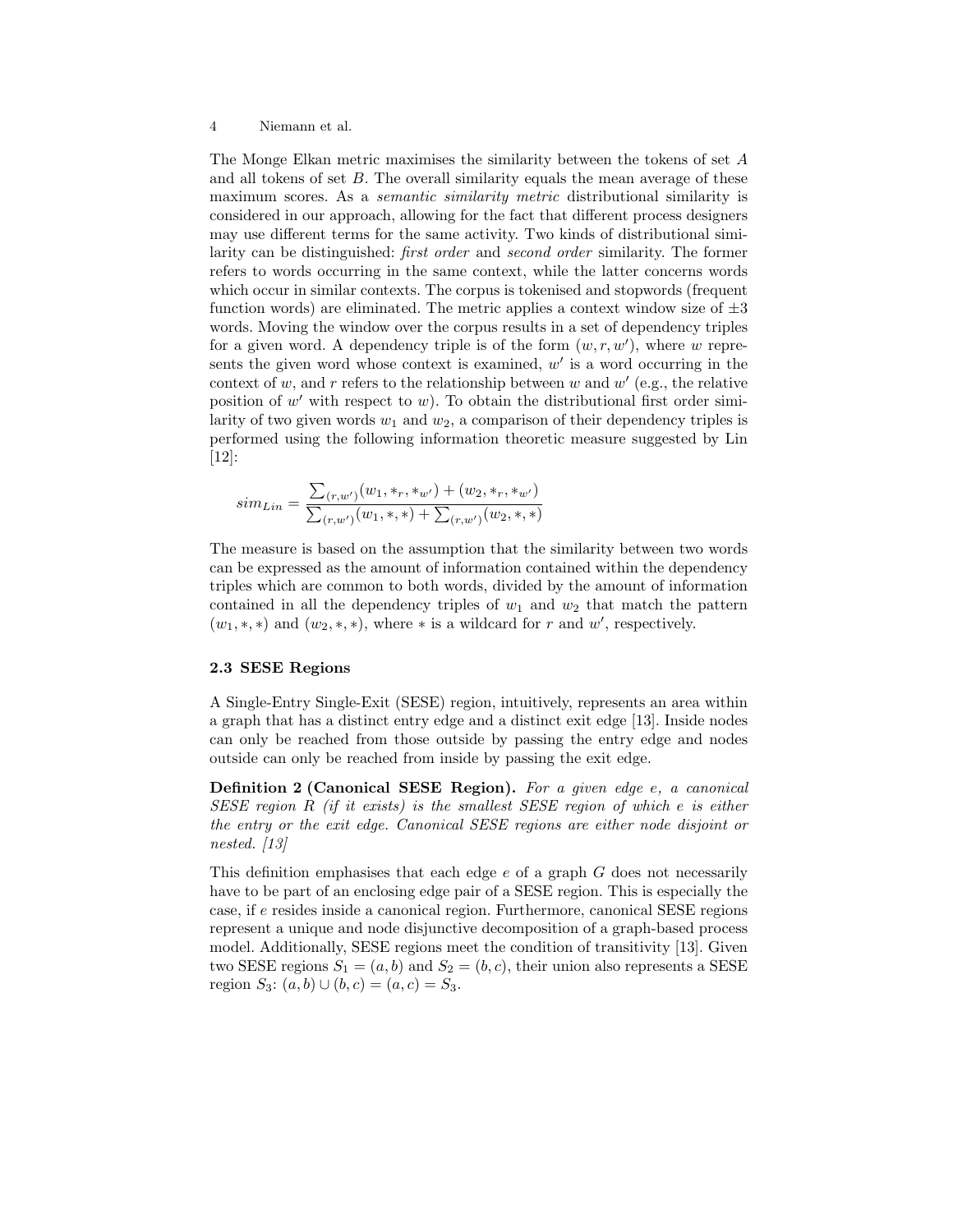

Fig. 1. Simplified Example from ITIL [6]

# 3 Related Cluster Analysis

The analysis technique presented in the following consists of two steps: correspondences and cluster determination, and conditioned cluster merging. Due to space limitations, we show a simplified example from ITIL [6] in Figure 1. The EPC model to the right shows a simplified excerpt from the reference process "Event Management Process" defined in the "Service Operation" book of ITIL. An event, in this context, "can be defined as any detectable or discernible occurence that has significance for the management of the IT Infrastructure or the delivery of IT services" [6]. The left model shows a simplified potential realisation of this process in an IT department.

#### 3.1 Correspondences and cluster determination

Correspondences of process nodes, i.e., functions or events, are identified using a combined string-based and semantic similarity measure. For the nodes  $k_i$  of model 1 and  $m_j$  of model 2, the node similarity  $sim_{node}$  is computed as follows:

 $sim_{node}(k_i, m_j) = w_1 \cdot sim_{fos}(k_i, m_j) + w_2 \cdot sim_{moe}(k_i, m_j) + w_3 \cdot sim_{jac}(k_i, m_j)$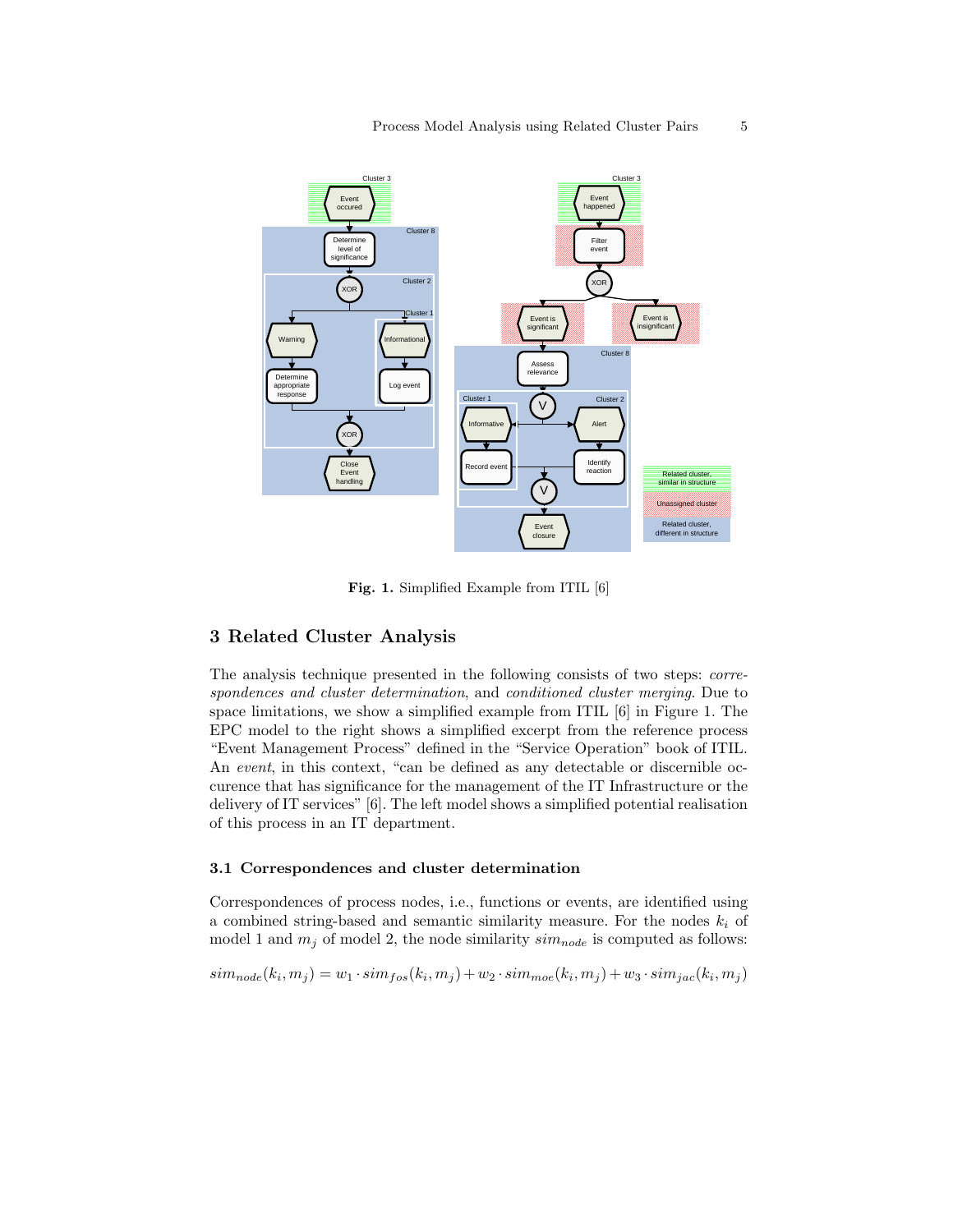We compute a similarity value per node pair, that consists of the weighted combination of two string-based metrics ( $sim_{moe}$  and  $sim_{jac}$ ) and a semantic first order similarity measure ( $sim<sub>fos</sub>$ , cf. Section 2.2). The weight for the syntactical metric part is  $25\%$  ( $w_2 = w_3 = 0.125$ ), while we weight the semantic part with 75%  $(w_1)$ . In the result shown in Figure 1, we see that, e.g., "filter event" and "log event" have not been assigned to each other, although they have a high syntactic similarity value (0.50). As well, "determine level of significance" and "assess relevance" have correctly been matched, although only 2 out of 6 words are synonyms. The utilised semantic metric identifies word similarities based on a Wikipedia corpus exceeding synonym relationship. The result is a list of relevant correspondences per node. For the exclusive identification of 1 : 1 - relationships, we solve the resulting assignment problem with one of the standard procedures [14][15].

In a further step, clusters and related cluster pairs are determined. A cluster C is defined as  $C = (F, E)$ , by the sets of functions F and events E it comprises. Intuitively, it is a SESE region with additional characteristics.

Definition 3 (Related Cluster Pair). A related cluster pair is defined as a six-tuple  $(C^A, C^B, M^F, M^E, \text{sim}^R, t)$  where  $C^A = (F^A, E^A)$  and  $C^B = (F^B, E^B)$ are clusters with function sets  $F^A$  and  $F^B$ , and event sets  $E^A$  and  $E^B$ .  $M^F: F^A \to F^B$  and  $M^E: E^A \to E^B$  are isomorphisms such that  $\forall f \in F^A$ :  $\sin^R(f, M^F(f)) \geq t$  and  $\forall e \in E^A : \sin^R(e, M^E(e)) \geq t$  where  $\sin^R i s$  a symmetric similarity function and  $t \in \mathbb{R}$  with  $0 \leq t \leq 1$  is a threshold.

Note, that the set of vertices  $V$  of clusters in this case only refers to functions and events. Gateways as well as the ordering of activities are (explicitly) not considered here.

Each related node pair turns into a smallest possible related cluster pair (e.g., cluster 1). All unassigned nodes form unassigned clusters (e.g., node "filter event", cp. Fig. 1). For all nodes of the left model, corresponding nodes have been assigned. In the right model, for the nodes "filter event", "event is significant" and "event is insignificant" no correspondences were found.

#### 3.2 Conditioned cluster merging

In the second step, adjacent clusters are merged in both models simultaneously – related cluster pairs as well as unassigned clusters. While the latter are just merged per model, the merging of the first ones is model-spanning and adheres to conditions. The first condition is to demand from an adjacent node B of node A in model 1, that its corresponding node B' in model 2 is adjacent to A', which is the correspondent to A. The second condition is, that the resulting node group must in turn be a cluster. This way, we aggregate sets of nodes to form larger related clusters.

This bottom up-process first merges nested SESE regions to form related clusters and then merges sequences of clusters, and is interrupted by stop conditions such as adjacent unassigned nodes. This way, the process models are transformed into sequences of largest possible related clusters.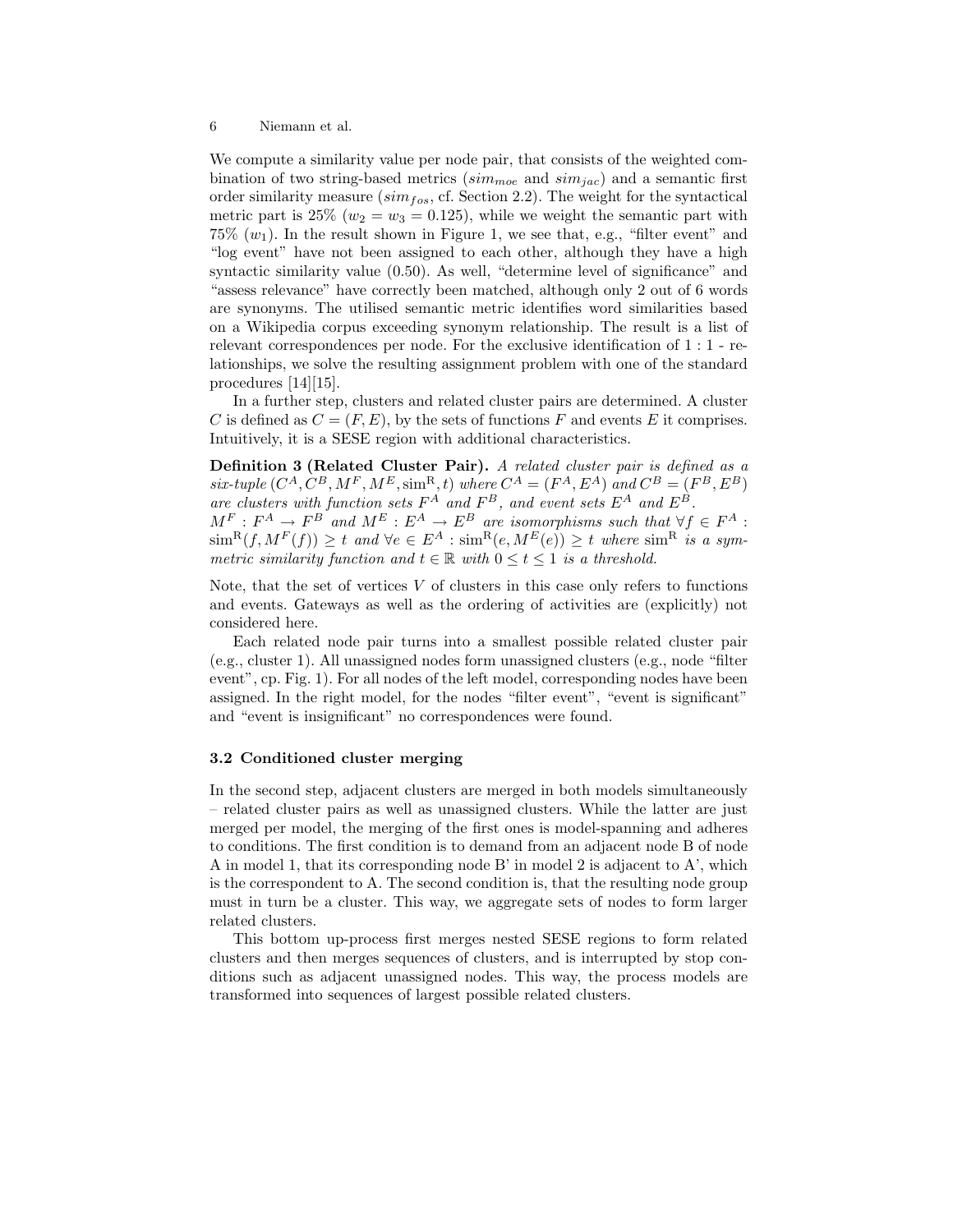During this computation, cluster types are determined and assigned to the related cluster pairs. In particular, we distinguish BasicSEQ (sequence), XOR-SJ, OR-SJ, AND-SJ (split-join, respectively), and ITER (loops). In Figure 1, the related cluster pair cluster 8 has the type SEQ, the inner cluster to the left is an XOR-SJ, while on the right, an OR-SJ has been identified.

We determine further cluster characteristics: PERM designates differences in node sequence in the cluster pair, CHILDSTRUCTDIFF and PARENTSTRUCTDIFF mark structural differences of related clusters referring to the resulting parent cluster or the child clusters, NONBASIC tags a related cluster pair that contains more complex than the above simple cluster types. In the example, characteristics of cluster 8 are CHILDSTRUCDIFF and BasicSEQ.

Related clusters are marked according to whether they are internally similar in structure or not (cluster similarity level). Generally, we distinguish two different cluster similarity levels: content-related cluster pairs contain corresponding elements with differing structure, while structure-related cluster pairs consist of clusters that are similar concerning their elements in terms of structure and content. In the example, the activities were aggregated to form the shown clusters, however, as outlined, the cluster types cluster 8 refers to are not similar. Those cluster pairs are marked as "content-related", and not "structure-related". In these cases, the final decision on whether the modeled activities actually mean the same must be left to human experts. Alternatively, formal behaviour investigations can be performed on clusters in order to identify further differences, or to compute change operations to map them.

The *related cluster pair similarity* refers to the similarity of two related clusters and represents the mean average of the similarity value of the node pairs contained in the respective clusters.

#### 3.3 Discussion

Our approach identifies largest-possible related clusters and computes cluster types, structural internal cluster characteristics, as well as similarity levels (content-related vs. structure-related). Based on these pieces of information, a detailed report on the similarity of process models can be automatically generated, which are used for governance purposes, e.g., supporting process conformance checks. Generally, in our approach, we are able to consider two process models (parts) as similar, even if other similarity notions do not indicate a sufficient relation. Concerning process part similarity and process model similarity, the notion of related cluster pair similarity is different from existing similarity notions.

The computational complexity of solving the assignment problem is  $O(n^3)$ [14]. This determines the complexity of the approach presented. The actual calculation of the correspondences matrix is cheaper:  $O(nm)$ , considering events and functions as input parameter of the first  $(n)$  and the second model  $(m)$ .

In our approach, we combine label and semantic similarity. We weight the latter with 75% with respect to different labels actually describing the same activity. For semantic similarity we use a Wikipedia corpus-based approach. This way, we can identify word relations that exceed synonym-centred investigation.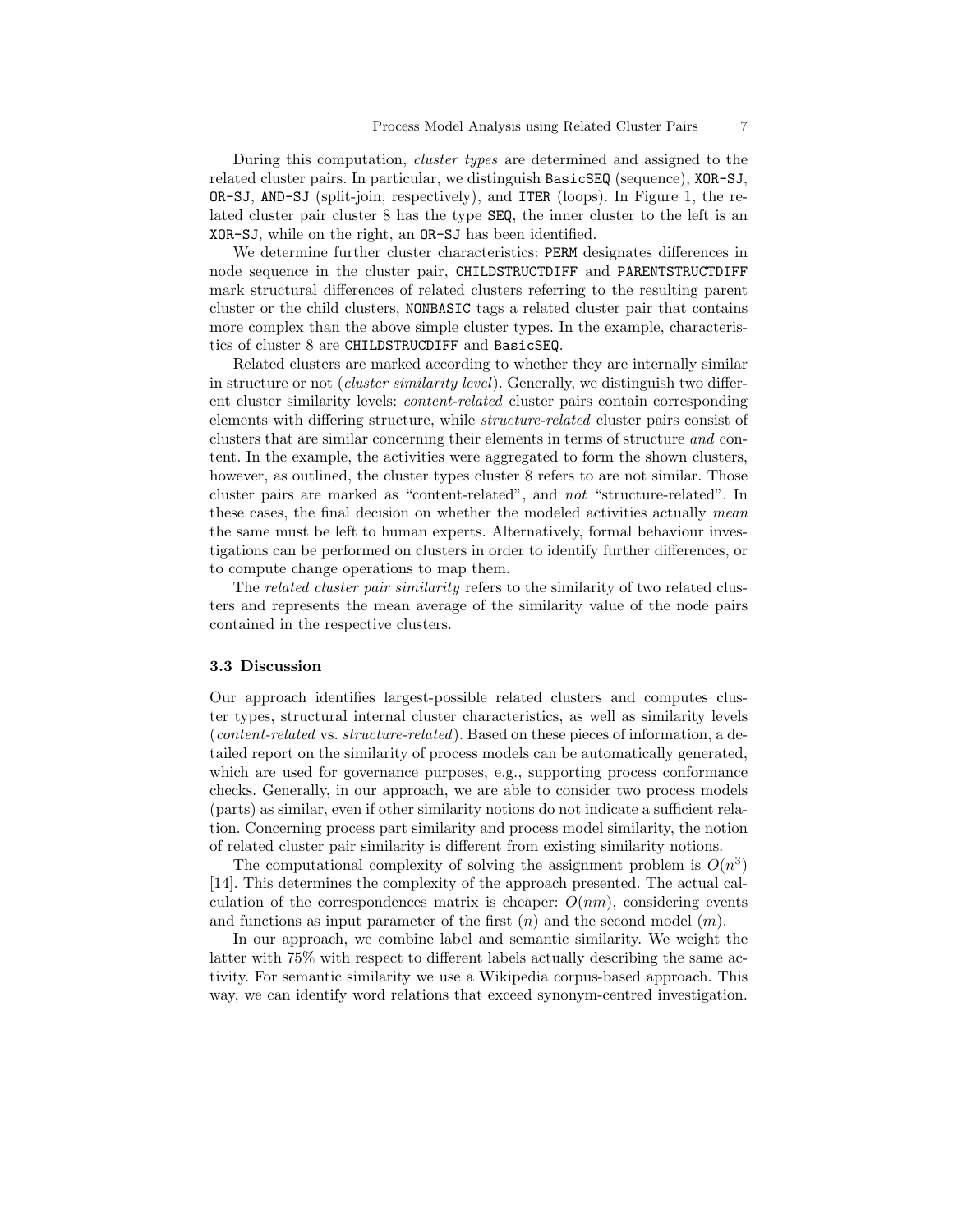We are able to find, e.g., the mapping of the word pair "hotel" and "accomodation", not representing a synonym relationship.

So far, related work does not address the large-scope investigation of similar process regions. This approach represents an inexact investigation, marking regions similar, even if they differ in structure (e.g., gateways, conditions). However, this allows for a fast, yet effective investigation of large and complex processes, as it is often needed in application areas in IT Governance. Based on this analysis, detailed reports on process conformance can be computed, and change operations can be formulated, if required. Considering state-of-the-art governance reference processes as counterparts, detailed reports gain special importance, referring to expert conformance check reports.

# 4 Related Work

In this section, we discuss related work from the field of process analysis, comparable to the IT Governance context of the work at hand (cf. Tab. 1).

Andrews et al. present both a technique and prototype tool for visual graph comparison, which analyses similarities of given graphs and suggests a merged graph [16]. The resulting graph can be manually edited by the process engineer (e.g., replacing labels, changing node positions). The approach assumes the external provision of node similarities. Clearly, the emphasis lies on graphical graph layouting and presentation to the process engineer for final visual assessment.

Dijkman presents a technique to identify the differences between EPC process models. Besides the type of a difference, also the exact position of the differences can be determined [17]. For this, the difference typology presented in [18] is formalised. For the actual computation, the author makes use of formal semantics. Since the approach has exponential complexity, it requires repeated scoping of the process models. The approach processes EPCs with a small number of start events.

A further approach by Dijkman et al. [8] proposes the application of graph matching algorithms to the problem of ranking business process models in a given repository with respect to their similarity to a given process model. The four heuristics presented are based on the graph-edit-distance algorithm, which is NP-complete. To determine the similarity of the graph nodes, the node labels and their types are compared using string-edit-distance measures. The approach does not consider semantic similarity and does not indicate to the process engineer, where similarities and differences are located within the process models. In [19], the authors present several general basic approaches for process comparison, partly used in their later contributions.

Küster et al. introduce an approach for comparing different versions of one process model in the absence of a change log [20]. For the determination of differences, the authors make use of externally provided node correspondances, and SESE fragments. Differences and derived change operations are then grouped by associating them to the affected SESE fragments. Based on this, a hierarchical change log is composed, exploiting the nesting relationship of the SESE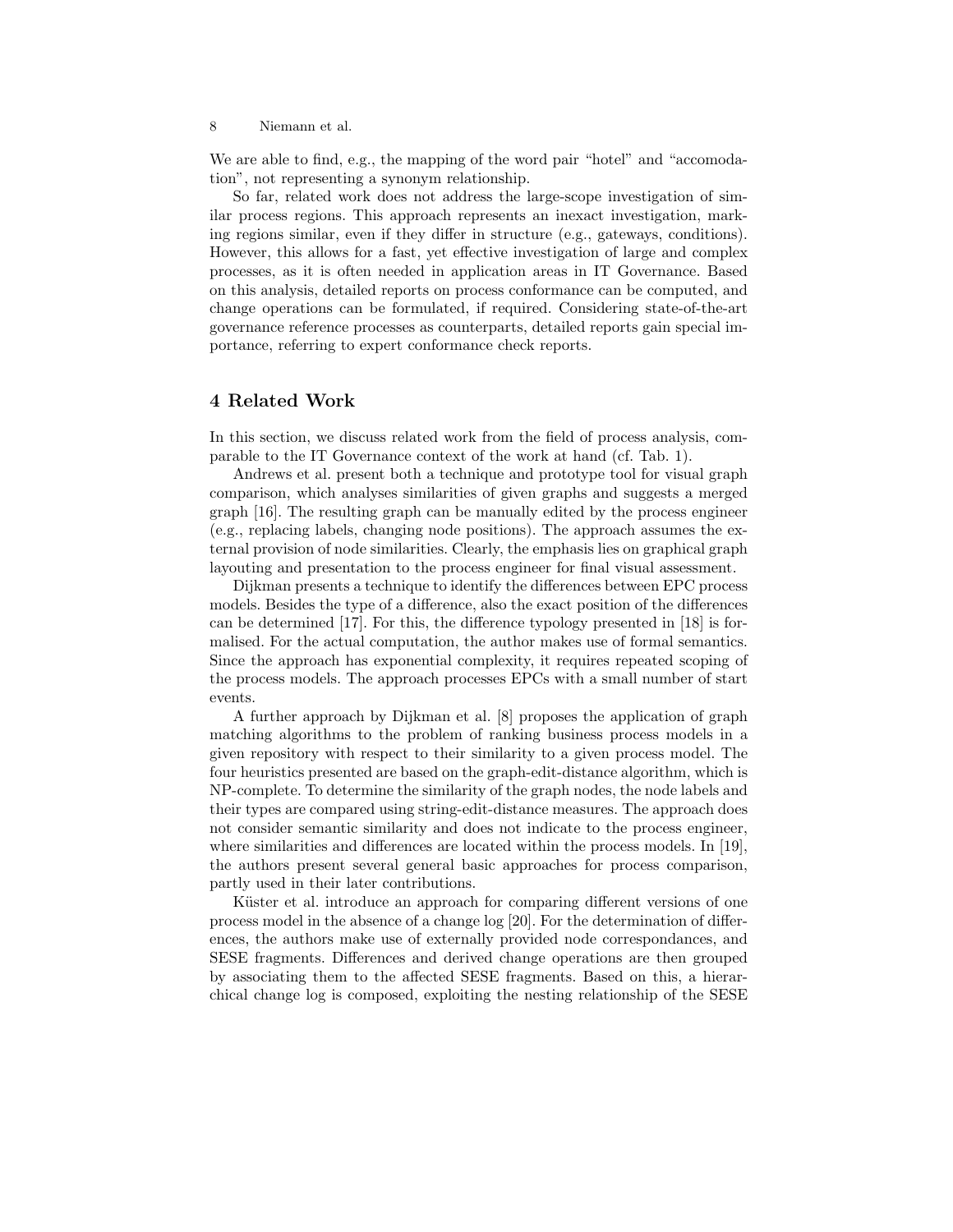| Publication             |                            | D        | С        | м                                                   | v                                     | SB                                          | IS       | ES       | <b>BS</b>                | $_{\rm SR}$ | SG       | MR       |  |
|-------------------------|----------------------------|----------|----------|-----------------------------------------------------|---------------------------------------|---------------------------------------------|----------|----------|--------------------------|-------------|----------|----------|--|
| Andrews et al. [16]     |                            | $\times$ |          | $\times$                                            | $\times$                              |                                             |          |          |                          |             |          | $\times$ |  |
| Dijkman $[17][18]$      |                            | $\times$ |          | $\overline{\phantom{a}}$                            |                                       | -                                           |          |          | -                        |             | $\times$ | $\times$ |  |
| Dijkman et al. [8]      |                            | $\times$ |          | $\overline{\phantom{a}}$                            |                                       | $\times$                                    | $\times$ |          |                          |             | $\times$ |          |  |
| Küster et al. [20]      |                            | $\times$ | $\times$ | $\times$                                            | $\times$                              | $\times$                                    |          |          |                          | $\times$    | -        | $\times$ |  |
| Melnik et al. [21]      |                            | -        |          | $\overline{\phantom{a}}$                            |                                       | $\times$                                    |          |          | -                        |             | -        |          |  |
| Ehrig et al. $[22][23]$ |                            | -        |          | $\overline{\phantom{a}}$                            |                                       | $\times$                                    | $\times$ | $\times$ |                          |             | -        |          |  |
| Dijkman et al. [19]     |                            | $\times$ |          | $\overline{\phantom{a}}$                            |                                       | $\times$                                    | $\times$ |          | $\times$                 |             | $\times$ |          |  |
| Li et al. $[24][25]$    |                            | $\times$ | $\times$ | $\overline{\phantom{a}}$                            | $\times$                              | -                                           | -        |          | $\times$                 |             | -        | $\times$ |  |
| This approach           |                            | $\times$ |          | -                                                   | $\times$                              | $\times$                                    | $\times$ |          | $\overline{\phantom{a}}$ | $\times$    | -        |          |  |
| Abbrev.<br>Meaning      |                            |          |          |                                                     | $\overline{Abbrev}.$<br>Meaning       |                                             |          |          |                          |             |          |          |  |
|                         |                            |          |          | string-based similarity (labels)<br>$_{\rm SB}$     |                                       |                                             |          |          |                          |             |          |          |  |
| D                       | differences determination  |          |          | IS<br>implicit semantics (for label match.)         |                                       |                                             |          |          |                          |             |          |          |  |
| C                       | change suggestions         |          |          | ES                                                  | explicit semantics (for label match.) |                                             |          |          |                          |             |          |          |  |
|                         | visualization              |          |          | $_{\rm SR}$<br>structural similarity (SESE regions) |                                       |                                             |          |          |                          |             |          |          |  |
| M                       | (semi-) autom. merging     |          |          | SG                                                  |                                       | structural similarity (Graph-Edit Distance) |          |          |                          |             |          |          |  |
| MR                      | manual assignment required |          |          |                                                     |                                       | behavioural similarity                      |          |          |                          |             |          |          |  |

Table 1. Overview of related work

fragments and their associated change operations. The change log can be used to resolve all or parts of the differences and to obtain a consolidated model. In general, this approach primarily considers different versions of the same process and does not account for models designed by different parties. Explicitly, a node correspondences matrix is required. Application across tool boundaries, i.e., an application area other than version comparison is not intended. In contrast, the approach at hand explicitly targets the analysis of general governance processes, modelled by different parties using different tools. It focuses on the identification of process regions of conformance and non-conformance, as well as on decision support for those regions where process conformance is initially unclear. In a governance context, the computation of change operations is not useful in every case – process conformance might be given, although the structure or the ordering of some activities might not be similar, respectively.

The graph matching algorithm presented by Melnik et al. in [21] performs a mapping between the corresponding nodes of two given graphs and can be applied to different scenarios with diverse data structures (e.g., matching of two data schemas in data warehousing applications). As pre-processing step, the two data structures to be compared are converted into directed labelled graphs. A similarity matrix constitutes the input for the next step, the so-called similarity flooding. This step represents an iterative fixpoint computation to determine the set of similar nodes. It is based on the assumption, that if two nodes are similar, their adjacent nodes are more likely to be similar, and thus, their similarity increases. For the determination of node similarities a simple string-based comparison is used. The computation results in a mapping between corresponding nodes. No differences are considered.

Ehrig et al. introduce a (semi-)automatic approach for the detection of similar process elements in business process models based on semantic information using ontologies [22]. To automatically compute similarities, the authors make use of a description of Petri net elements based on OWL-DL, the Pr/T net ontology, introduced in [23]. For their comparison, the authors apply text-based,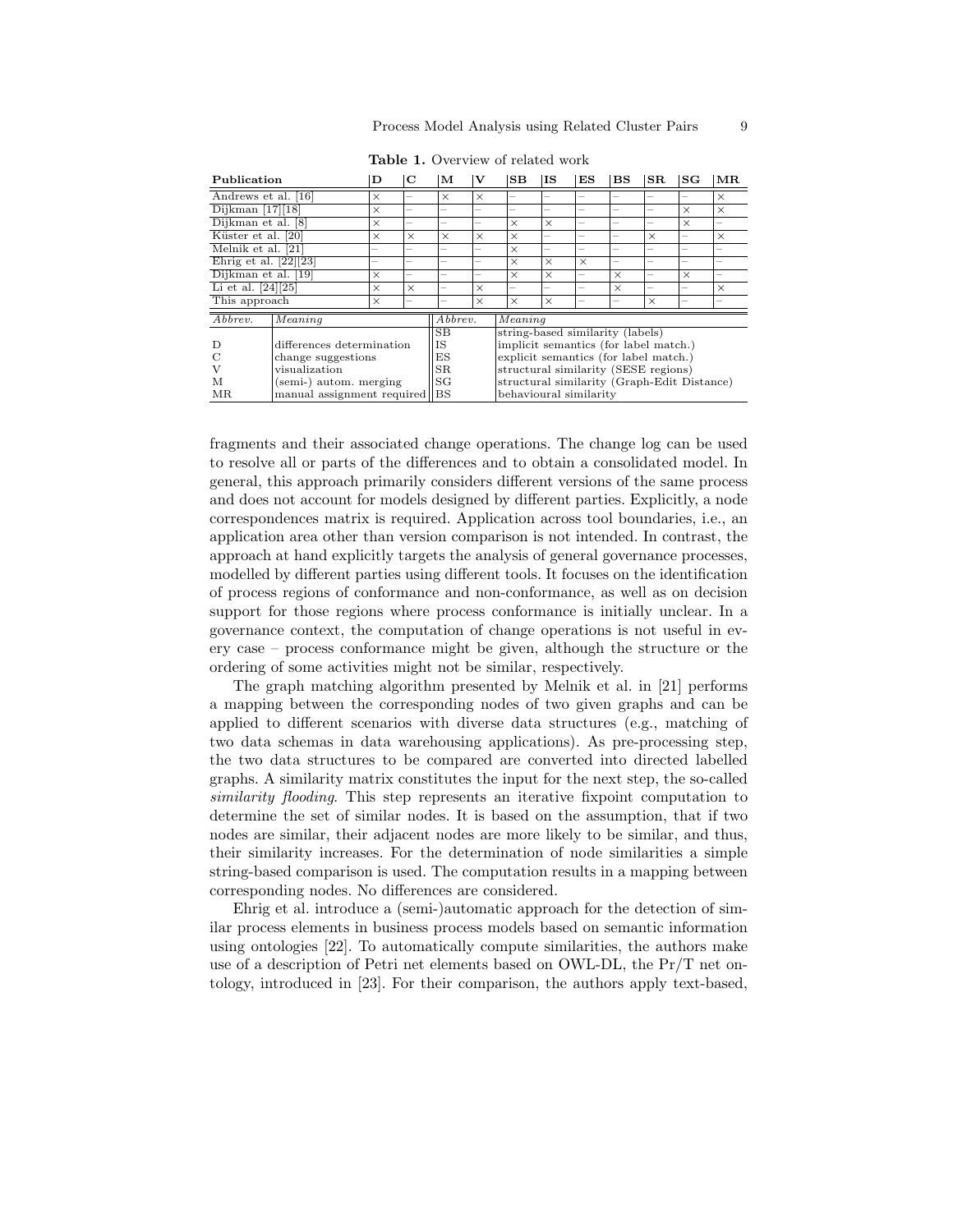implicit and explicit semantic similarity measures resulting in a combined similarity measure between concept instances. The similarity values of the concept instances are aggregated to an overall similarity of the two process models. Node similarities and process differences are not indicated.

Li et al. [24] develop an approach ("mining process variants") for identification of a generic process reference model for a given set of variants for integration into Process-Aware Information Systems (PAIS). They identify activities to be clustered as blocks based on an aggregated order matrix. The algorithm has a complexity of  $O(n^3)$  and is validated using simulation on 7000 process models [25]. Referring to the blocks, they investigate the behaviour (ordering) of activities. As an activity assignment matrix is required as input, the central intention is different from the approach at hand.

## 5 Conclusion

In this paper, we presented an analysis technique for process models, computing similarities between activities as well as identifying related activity groups in terms of structure and content (related clusters pairs). A related cluster consists of a group of activities, all having one correspondent in the other process model, respectively. Generally, clusters abstract from the behaviour of the comprised activities. Using this technique, we are able to provide similarity values not only for entire processes, but also *cluster level similarities*. Additionally, by merging clusters, the technique determines the position of supplementary or missing activities (location of differences) and indicates activity order differences. During the computation, we identify largest-possible related clusters and compute cluster types, structural characteristics, such as identification of alternating sequences and complex cluster types, as well as cluster similarity levels (contentrelated vs. structure-related). Based on these information, detailed reports on the similarity of process models are generated. These are useful for governance purposes, e.g., supporting process conformance checks. The approach supports automated investigation of process models concerning the conformance to governance reference models.

The overall goal is to provide decision support for process owners on how to adjust processes in order to map reference processes in the fastest and cheapest possible way. The approach processes EPC models modeled by different parties using different tools (using the same data format) in  $O(n^3)$  time. We realised our approach as a proof-of-concept prototype (ProMatch.KOM [26]). We are currently performing evaluations using 50 EPC models from the reference model "Handels-H" [27], currently showing 85% average accuracy and an F1-Measure of 92%. ProMatch.KOM has been implemented as plug-in for the process mining  $\mathrm{framework} \ \mathtt{ProM}^1.$ 

As part of future work, we currently develop an IT Governance ontology for process annotation. This way, a more precise description and matching of

<sup>1</sup> http://prom.win.tue.nl/tools/prom/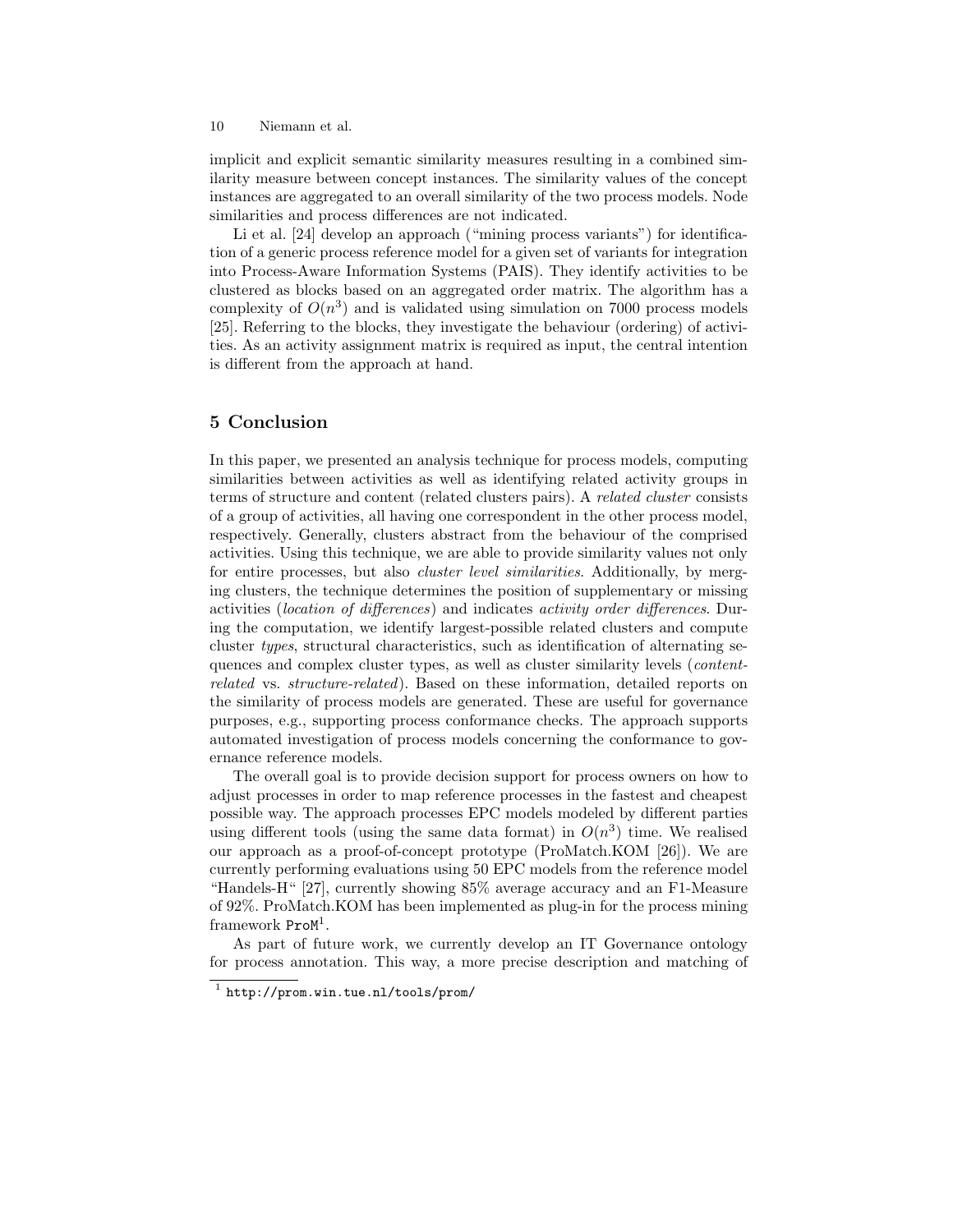processes and activities is possible, improving analysis quality. Further, we will address the analysis of complex EPCs by defining and computing a third level of cluster similarity, the "partly related cluster pair". Clusters of this type combine nodes having correspondences with a minority of unassigned ones. In order to make our approach comparable in terms of evaluation results, we will also perform process model search on established test data sets.

## Disclaimer

The project was funded by means of the German Federal Ministry of Economy and Technology under the promotional reference 01MQ07012. The authors take the responsibility for the contents.

This work is supported in part by the E-Finance Lab e.V., Frankfurt am Main, Germany (http://www.efinancelab.com).

## References

- 1. J. Becker, M. Rosemann, and M. Kugeler, Process Management. Secaucus, NJ, USA: Springer-Verlag New York, Inc., 2003.
- 2. P. Fettke, P. Loos, and J. Zwicker, "Business Process Reference Models: Survey and Classification," in Business Process Management Workshops, pp. 469–483, 2005.
- 3. IT Governance Institute (ITGI), CobiT 4.1: Control Objectives for Information and Related Technology. Rolling Meadows, IL: IT Governance Institute (ITGI), 2007. http://www.itgi.org/cobit.
- 4. K. Brand and H. Boonen, IT Governance based on CObIT 4.1. Van Haren Publishing, Zaltbommel, The Netherlands, 3. ed., 2007.
- 5. P. Weill and J. W. Ross, IT Governance How Top Performers Manage IT Decision Rights for Superiour Results. Cambridge, MA: Harvard Business School Press, 2004.
- 6. Office of Governance Commerce (OGC), ITIL v3: Information Technology Infrastructure Library Version 3, vol. 1-5. 2007. http://www.itil.org.
- 7. A. K. Alves de Medeiros, W. M. P. van der Aalst, and A. J. M. M. Weijters, "Quantifying process equivalence based on observed behavior," Data Knowledge Engineering, vol. 64, no. 1, pp. 55–74, 2008.
- 8. R. Dijkman, M. Dumas, and L. García-Bañuelos, "Graph Matching Algorithms" for Business Process Model Similarity Search," in BPM '09: Proceedings of the 7th International Conference on Business Process Management, (Berlin, Heidelberg), pp. 48–63, 2009. Springer-Verlag.
- 9. A.-W. Scheer and K. Schneider, "ARIS Architecture of Integrated Information Systems," in Handbook on Architectures of Information Systems (P. Bernus, K. Mertins, and G. Schmidt, eds.), pp. 605–624, Springer Berlin Heidelberg, 2006.
- 10. W. W. Cohen, P. Ravikumar, and S. E. Fienberg, "A Comparison of String Distance Metrics for Name-Matching Tasks.," in Proceedings of IJCAI-03 Workshop on Information Integration, pp. 73–78, August 2003.
- 11. A. Monge and C. Elkan, "The field matching problem: Algorithms and applications," in In Proceedings of the Second International Conference on Knowledge Discovery and Data Mining, pp. 267–270, 1996.